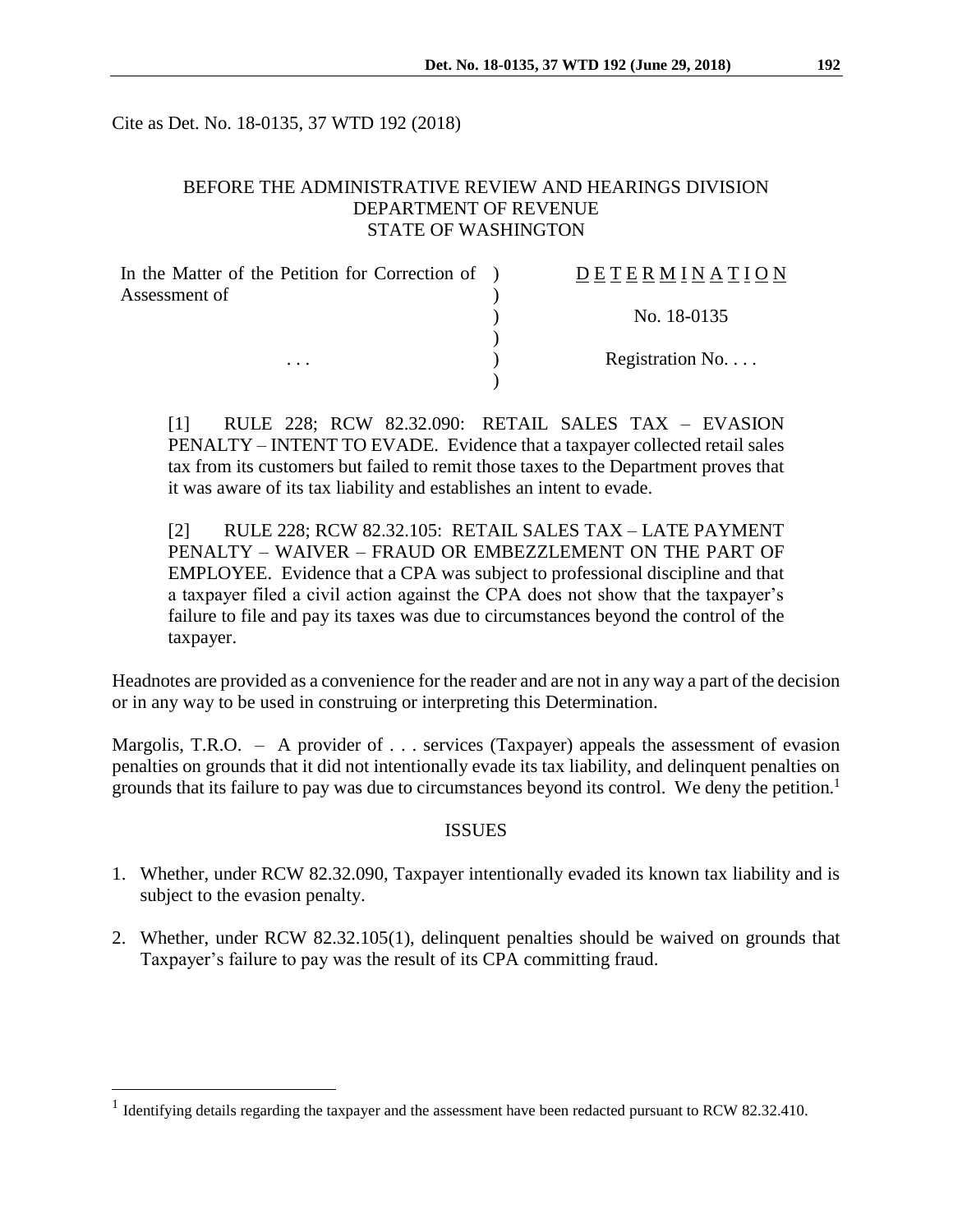### FINDINGS OF FACT

Taxpayer is a provider of . . . services for commercial and residential customers. The Department of Revenue's (Department's) Audit Division (Audit) examined Taxpayer's records for the period January 1, 2012, through March 31, 2016, and on April 17, 2017, issued an adjusted assessment against Taxpayer for  $\$\ldots$  The assessment is comprised of  $\$\ldots$  in retail sales tax,  $\$\ldots$  in public road construction business and occupation (B&O) tax,  $\$ \dots$  in retailing B&O tax,  $\$ \dots$  in wholesaling B&O tax, \$ . . . in use/deferred sales tax, \$ . . . in 29% delinquent penalty, \$ . . . in evasion penalty,  $\$ \dots$  in 5% assessment penalty,  $\$ \dots$  in additional late payment penalty, and  $\$ \dots$ . . in interest.

[Predecessor], a sole proprietor, is Taxpayer's predecessor. [Predecessor] reported retail sales tax and retailing B&O tax from Q1/2009 through Q3/2010. [Predecessor] closed on August 31, 2010, and Taxpayer, a limited liability company, opened on September 1, 2010. Taxpayer collected retail sales tax from its customers, but failed to file combined excise tax returns and remit tax to the Department. It did not report any income until Q3/2015, and then filed without a payment. The Department's Compliance Division (Compliance) made multiple phone calls and sent multiple letters and secure messages to Taxpayer from 2011 to 2015, but to no avail. In 2011 alone, Department records show that it left five messages seeking return calls, sent four delinquent letters, and on two occasions, spoke with . . . , Taxpayer's Administrative Operations Manager.

Audit starting trying to contact Taxpayer in the beginning of 2012. The Department obtained a Confidential Taxpayer Information Authorization (CTIA) for . . . (of . . . , hereafter referred to collectively as "CPA"), and tried to contact Taxpayer or CPA in order to audit Taxpayer's account. Audit left telephone messages for Taxpayer or CPA seeking a return call to discuss the audit on October 14, 2014, January 14, 2015, and February 20, 2015, to no avail. Audit followed up with a letter to both Taxpayer and CPA, and was eventually able to discuss Taxpayer's account with CPA. Audit requested records, and when records were not provided, Audit sent estimated schedules to both Taxpayer and CPA. On March 29, 2016, Taxpayer sent the Department a CTIA for . . . , and . . . called Audit. . . . claimed that CPA failed to report any taxes, Taxpayer was unaware of this omission, and that she would reconstruct the recordkeeping. . . . began providing records, and explained that [Predecessor] had failed to return Audit's phone calls and letters because they were afraid of Department auditors.

Taxpayer appeals the assessment of penalties on grounds that [Predecessor] was unaware of the outstanding returns and Taxpayer's failure to file and pay was beyond Taxpayer's control because it was a result of fraud by CPA, who assured Taxpayers that they were in compliance and that she would properly handle tax liabilities, including the Department's audit. Taxpayer alleges that it provided CPA with requisite records on a quarterly basis, and that CPA told Taxpayer that it had no liability because it could take tax paid-at-source deductions.

Taxpayer provided documents in support of its petition, including a partial affidavit of . . . explaining her involvement in the matter; archived internet pages from CPA touting various services, qualifications and accomplishments; IRS bulletins showing that CPA had been placed under consent suspension from practice before the IRS; records of proceedings before the Washington State Board of Accountancy that describe various violations by CPA and under which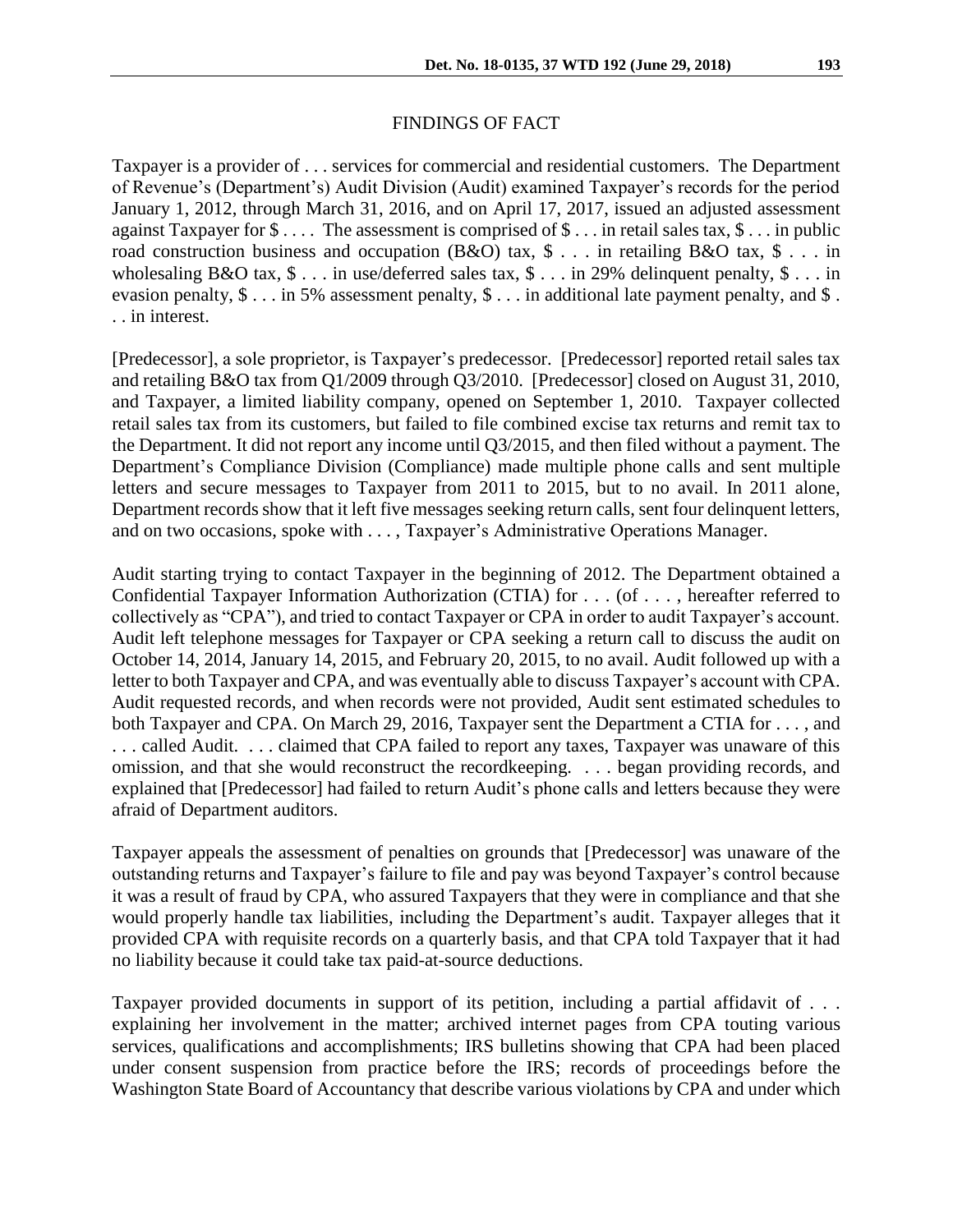CPA's license was suspended; financial records showing Taxpayer payments to CPA; email between Taxpayer and CPA showing that [Predecessor] was working with CPA on payroll and time sheets, and that CPA had responded to "made up audit findings;" email from CPA indicating that she is handling an August 11, 2015, Department Notice of Deficiency; and, a Complaint for Accounting Malpractice filed by Taxpayer versus CPA in Superior Court . . . .

# ANALYSIS

RCW 82.32.090(7) imposes a 50% evasion penalty when "the department finds that all or any part of the tax deficiency resulted from an intent to evade the tax . . . ." WAC 458-20-228 (Rule 228) is the Department's administrative rule that discusses the evasion penalty. Rule 228(5)(f) provides further explanation as follows (in pertinent part):

The evasion penalty is imposed when a taxpayer knows a tax liability is due but attempts to escape detection or payment of the tax liability through deceit, fraud, or other intentional wrongdoing. An intent to evade does not exist where a deficiency is the result of an honest mistake, miscommunication, or the lack of knowledge regarding proper accounting methods. The department has the burden of showing the existence of an intent to evade a tax liability through clear, cogent and convincing evidence.

. . .

(ii) . . . The following is a nonexclusive list of actions that are generally considered to establish an intent to evade a tax liability . . . .

(B) The willful failure of a seller to remit retail sales taxes collected from customers to the department . . . .

Rule 228(5)(f).

Evasion requires that the taxpayers (1) know they have a tax obligation; and (2) intentionally do something, which is false or fraudulent to evade that obligation. Det. No. 92-133, 12 WTD 171 (1992). The Department has the burden to show the elements of evasion by clear, cogent, and convincing evidence. Det. No. 90-314, 10 WTD 111 (1990). Clear, cogent, and convincing evidence has been described as evidence convincing the trier of fact that the issue is "highly probable," or, stated another way, the evidence must be "positive and unequivocal." *Colonial Imports, Inc. v. Carlton Northwest, Inc.*, 121 Wn.2d 726, 735, 853 P.2d 913 (1993). Once the Department has demonstrated the existence of each element of evasion (i.e., *a prima facie* case), the taxpayer bears the burden of production to come forward with evidence of honest mistake, ignorance of the law, or some other fact which tends to rebut the Department's evidence. Det. No. 04-0098, 23 WTD 331 (2004). Mere subjective and self-serving statements by the taxpayer regarding intent, without more, are insufficient to meet this burden of production. *Id*.

Here, the first element is met because Taxpayer's member had reported and paid taxes when the business operated as a sole proprietorship, and it ignored years of phone calls, delinquent notices, and secure messages. Taxpayer also collected retail sales taxes. This shows that Taxpayer knew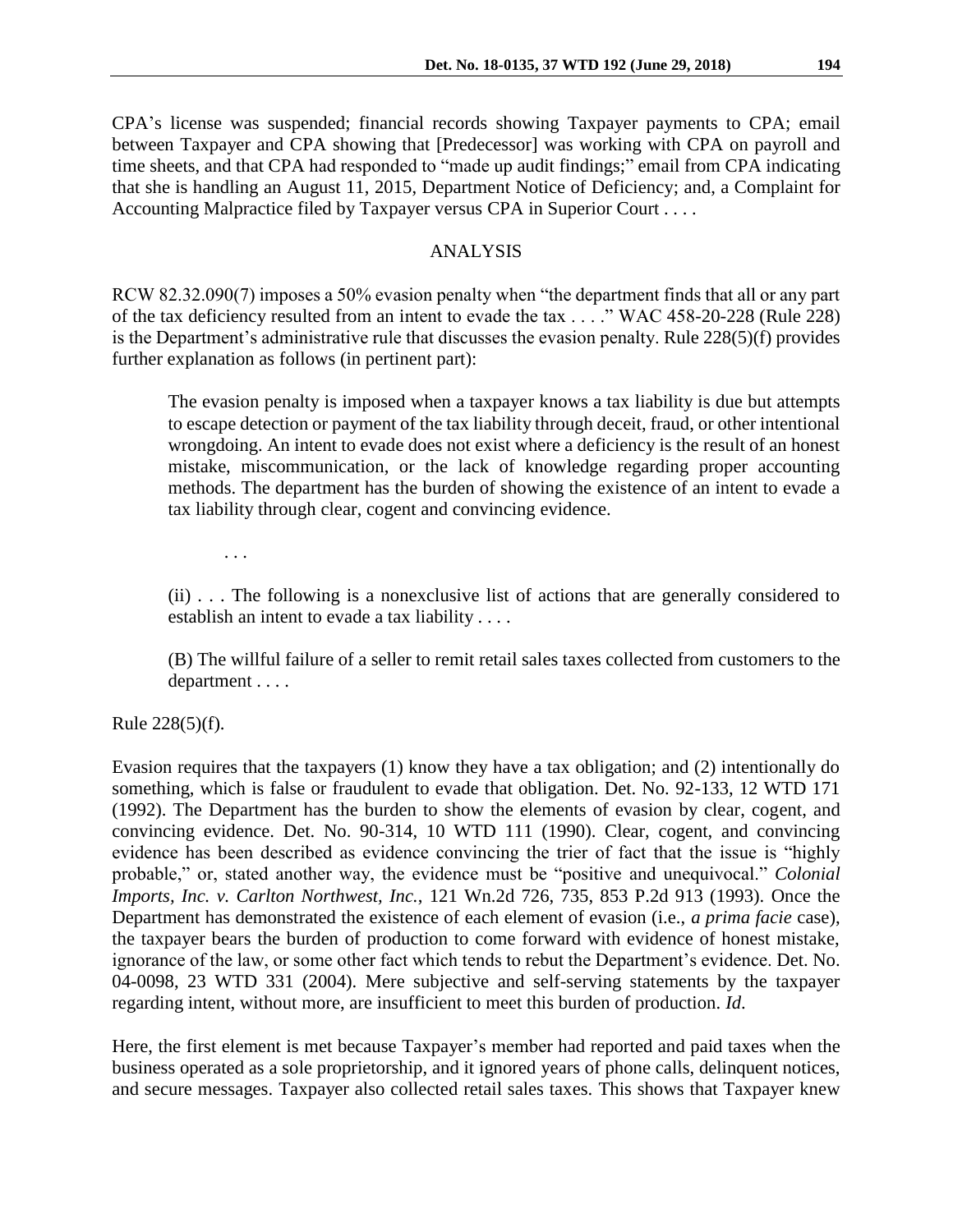that it had a tax obligation. The second element is met because Taxpayer willfully failed to remit sales tax it collected from its customers, which establishes intent to evade under Rule 228(5)(f)(ii)(B). *See* Det. No. 15-0067, 34 WTD 424 (2015) (intent to evade found where the taxpayer's invoices indicated that it consistently collected retail sales tax, but did not remit the tax to the Department). Thus, the Department has made a *prima facie* case of evasion.

Taxpayer asserts that it thought CPA was properly handling its accounting, and that it was unaware that it was not correctly reporting and remitting taxes. In support of this assertion, Taxpayer provided evidence that it was paying CPA and that CPA had committed various violations, was disciplined by the IRS and the Board of Accountancy, and Taxpayer filed an action against CPA. However, the evidence is clear that the Department contacted Taxpayer directly regarding its liability, and we do not find it credible that a business run by a member with a history of reporting and remitting taxes would not file any returns and pay any excise taxes for several years, keeping the collected retail sales tax for itself, being unaware of its failure to report and remit taxes, despite the Department's extensive efforts to contact Taxpayer. Evidence that CPA was subject to discipline and that Taxpayer filed an action against CPA does not show that Taxpayer's failure to file and pay was due to ignorance. Because Taxpayer's evidence is comprised of self-serving statements regarding intent, it does not meet the burden of production and we find that Audit correctly assessed the evasion penalty.

RCW 82.32.105(1) provides for waiver of the late payment penalty where there are "... circumstances beyond the control of the taxpayer . . . ." The application of this authority is discussed in Det. No. 06-0155, 26 WTD 73 (2007) as follows:

"Circumstances beyond the control of the taxpayer are generally those which are immediate, unexpected, or in the nature of an emergency. Such circumstances result in the taxpayer not having reasonable time or opportunity to obtain an extension of the due date or otherwise timely file and pay." WAC 458-20-228(9)(a)(ii). Examples of circumstances beyond the control of the taxpayer include fraud, embezzlement, or theft on the part of an employee or agent; but only if the taxpayer could not immediately detect or prevent the act and reasonable safeguards or internal controls were in place. WAC  $458-20-228(9)(a)(ii)(F)$ . The burden is on the taxpayer to show that circumstances beyond its control directly caused the late payment or tax assessment. WAC 458-20-228(9)(a)(i)*.*

In order to be entitled to the waiver of penalty based on allegations of fraud, embezzlement, or theft, there are four things the taxpayer must prove:

 First, the taxpayer must establish that the alleged criminal act actually occurred. Because the waiver provision is civil in nature, we do not require proof beyond a reasonable doubt or proof that the employee or agent was convicted of the crime. However, mere allegations of fraud, embezzlement, or theft are not sufficient. Under the "preponderance of the evidence" standard the taxpayer must produce documents or witness statements that show that it is more likely than not that the alleged criminal act occurred. Documents that may be useful in this regard include police reports, sworn affidavits or witness statements, public records showing that the individual has